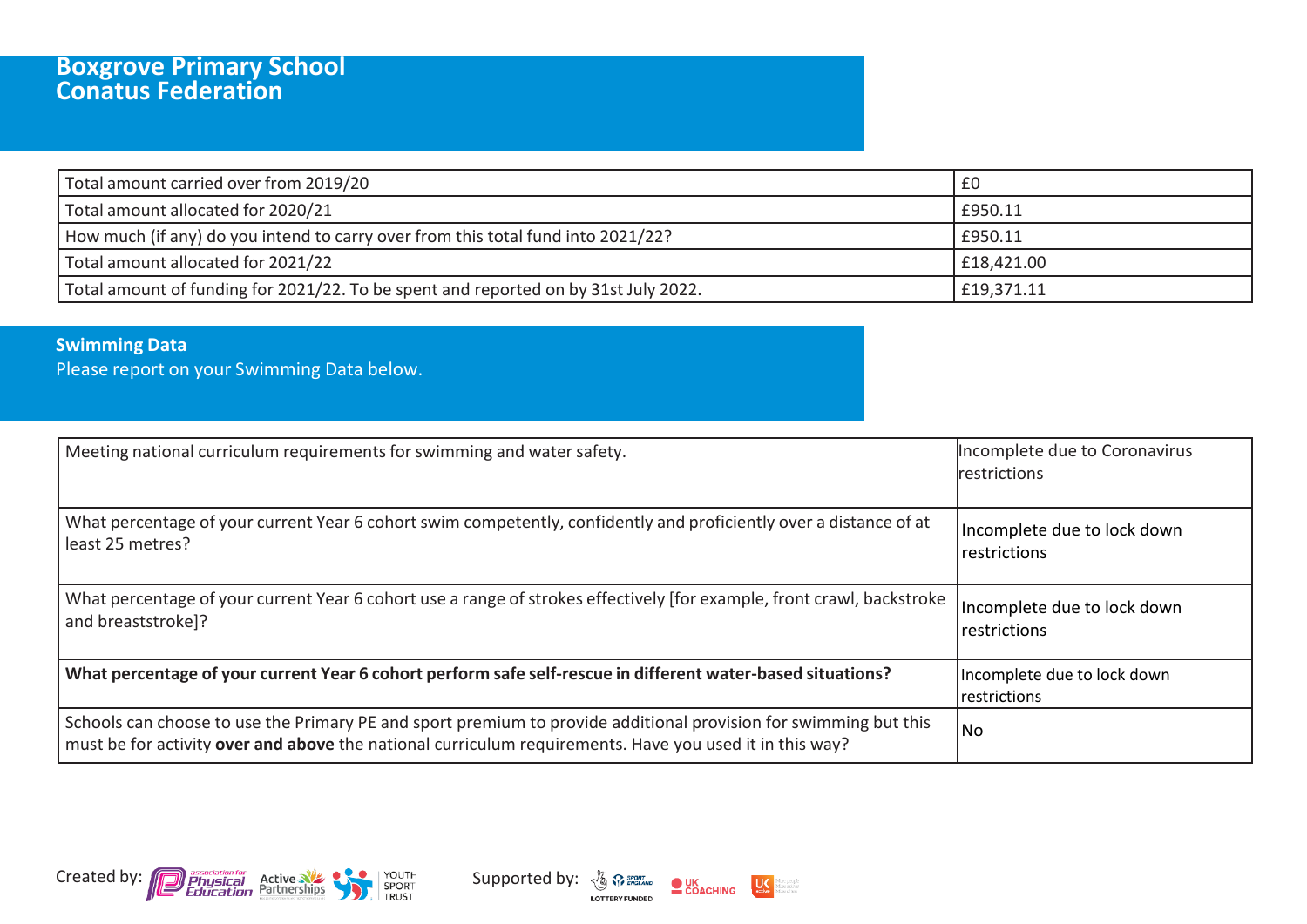## **Action Plan and Budget Tracking**

Capture your intended annual spend against the 5 key indicators. Clarify the success criteria and evidence of impact that you intend to measure to evaluate for pupils today and for the future.

| Academic Year: 2020/21                                                                                                                                                                                                    | <b>Total fund allocated:</b>                                                                                                                                                                                                                                                                                                                                                                                                                                                                                                                                                                        | <b>Date Updated:</b>  |                                                                                                  |                                             |
|---------------------------------------------------------------------------------------------------------------------------------------------------------------------------------------------------------------------------|-----------------------------------------------------------------------------------------------------------------------------------------------------------------------------------------------------------------------------------------------------------------------------------------------------------------------------------------------------------------------------------------------------------------------------------------------------------------------------------------------------------------------------------------------------------------------------------------------------|-----------------------|--------------------------------------------------------------------------------------------------|---------------------------------------------|
| Key indicator 1: The engagement of all pupils in regular physical activity - Chief Medical Officers guidelines recommend that<br>primary school pupils undertake at least 30 minutes of physical activity a day in school |                                                                                                                                                                                                                                                                                                                                                                                                                                                                                                                                                                                                     |                       |                                                                                                  | Percentage of total allocation:<br>55%      |
| Intent                                                                                                                                                                                                                    | Implementation                                                                                                                                                                                                                                                                                                                                                                                                                                                                                                                                                                                      |                       | Impact                                                                                           |                                             |
| Your school focus should be clear<br>what you want the pupils to know<br>and be able to do and about<br>what they need to learn and to<br>consolidate through practice:                                                   | Make sure your actions to achieve<br>are linked to your intentions:                                                                                                                                                                                                                                                                                                                                                                                                                                                                                                                                 | Funding<br>allocated: | Evidence of impact: what do<br>pupils now know and what<br>can they now do? What has<br>changed? | Sustainability and suggested<br>next steps: |
| Increase quality provision for<br>child-initiated play at<br>lunchtime, insuring children<br>have a minimum of 30<br>minutes exercise per day<br>and resourcing for lessons                                               | Purchase equipment for focus<br>$\bullet$<br>times PE, Fit for Learning,<br>lunch time activities, and<br>specific SEND active sensory<br>circuit resources.<br>Increase range of sensory<br>$\bullet$<br>sporting equipment for<br>children with additional needs.<br>Enable staff to deliver a more<br>precise lesson with the aid of<br>resources<br>Audit of staff to ensure<br>equipment required is<br>available in school<br>Audit existing equipment and<br>$\bullet$<br>replenish where appropriate.<br>To purchase Smooga to zone<br>$\bullet$<br>off Key Stage 1 football and<br>hockey. | £9000                 |                                                                                                  |                                             |





darepeople<br>dareactive<br>dareaften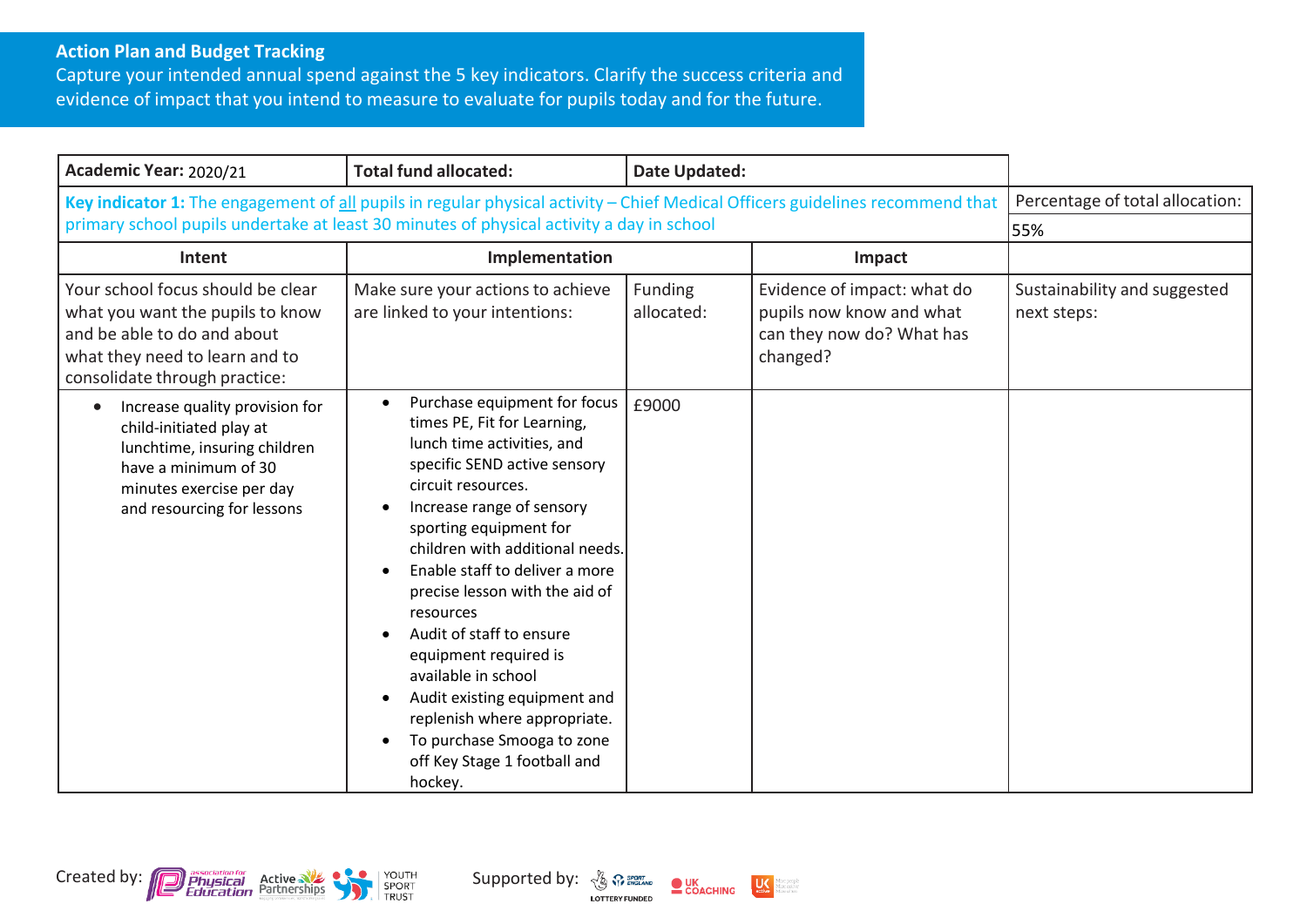| Increase pupil participation in<br>activities<br>Increases interest in sport and a<br>healthy lifestyle<br>Contributes towards the<br>engagement of all pupils in<br>regular physical activity | Pupil survey<br>$\bullet$<br>Publish local club availability to<br>families.<br>Increase range of sports clubs<br>and lunch time clubs.<br>Research the use of website<br>subscription to increase the<br>activity of 'wet play' times<br>and/if bubble closures occur.<br>To purchase active wet play<br>resources to promote active<br>playtimes.                                                                                                                                                                                                       | £1000<br>Release time for<br>staff (£300 x 2)                 |                                                                                                   |                                             |
|------------------------------------------------------------------------------------------------------------------------------------------------------------------------------------------------|-----------------------------------------------------------------------------------------------------------------------------------------------------------------------------------------------------------------------------------------------------------------------------------------------------------------------------------------------------------------------------------------------------------------------------------------------------------------------------------------------------------------------------------------------------------|---------------------------------------------------------------|---------------------------------------------------------------------------------------------------|---------------------------------------------|
| Key indicator 2: The profile of PESSPA being raised across the school as a tool for whole school improvement                                                                                   |                                                                                                                                                                                                                                                                                                                                                                                                                                                                                                                                                           |                                                               |                                                                                                   | Percentage of total allocation:             |
|                                                                                                                                                                                                |                                                                                                                                                                                                                                                                                                                                                                                                                                                                                                                                                           |                                                               |                                                                                                   | 26%                                         |
| Intent                                                                                                                                                                                         | Implementation                                                                                                                                                                                                                                                                                                                                                                                                                                                                                                                                            |                                                               | Impact                                                                                            |                                             |
| Your school focus should be clear<br>what you want the pupils to know<br>and be able to do and about<br>what they need to learn and to<br>consolidate through practice:                        | Make sure your actions to achieve<br>are linked to your intentions:                                                                                                                                                                                                                                                                                                                                                                                                                                                                                       | Funding<br>allocated:                                         | Evidence of impact: what do<br>pupils now know and what<br>can they now do? What has<br>changed?: | Sustainability and suggested<br>next steps: |
| of PE, School Sport and Physical<br>Activity at our school by<br>incorporating much more intra-<br>school competitions and<br>personal challenges for the<br>children to complete.             | Continue to promote the profile  PE Subject leaders to ensure we are<br>competing and completing as many<br>personal challenges and competitions<br>as possible throughout the academic<br>year.<br>Sports kits for all competitive teams to<br>be purchased. Additional PE<br>equipment to be purchased. Specific<br>sporting equipment (shin pads etc) to<br>be purchased for competitive events.<br>Use the school website, the newsletter,<br>and school information boards to<br>promote PESSPA much more.<br>Any competitions that are completed to | <b>Travel costs</b><br>Staff release<br>time<br>£500<br>£1500 |                                                                                                   |                                             |





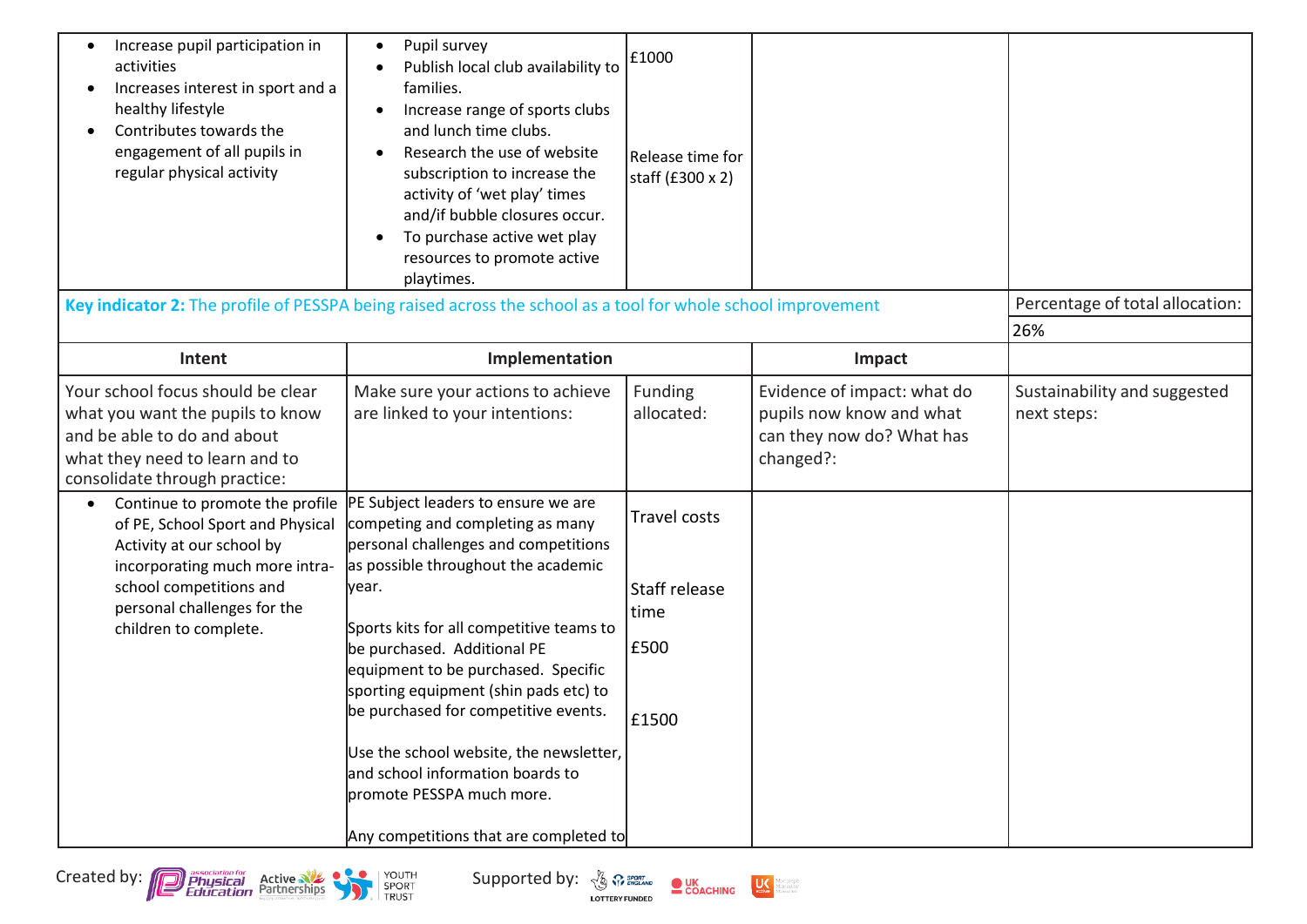|                                                                                                                                                                                                                                                                                                                  | be mentioned in the newsletter or on<br>the PE page.                                                                                                                                                                                                                                                                                                                                                                                           |       |  |
|------------------------------------------------------------------------------------------------------------------------------------------------------------------------------------------------------------------------------------------------------------------------------------------------------------------|------------------------------------------------------------------------------------------------------------------------------------------------------------------------------------------------------------------------------------------------------------------------------------------------------------------------------------------------------------------------------------------------------------------------------------------------|-------|--|
| Provide 'Playground prefects'<br>$\bullet$<br>with leadership training to<br>ensure that children have the<br>skills and confidence to lead<br>health-enhancing activities<br>across the school at playtime<br>and after-school<br>Promote the use of playground<br>$\bullet$<br>or sports leaders at lunchtimes | Opportunities for leadership to<br>$\bullet$<br>be developed through PE<br>planning and following Sport<br><b>Education research</b><br>Children to lead on creating<br>$\bullet$<br>calm spaces in the dinner hall<br>Children to work with PE<br>$\bullet$<br>specialist teacher in creating<br>banks of games to play<br>Equipment audited and<br>$\bullet$<br>ordered.                                                                     | £2000 |  |
| Develop opportunities for all<br>$\bullet$<br>children to access sport<br>throughout the day<br>Providing targeted activities or<br>$\bullet$<br>support to involve and<br>encourage the least active<br>children                                                                                                | Wet play/lunch healthy living<br>$\bullet$<br>resources.<br>Mindfulness<br>Yoga<br>Active indoor<br>resources/games.<br>Training for TAs on encouraging<br>$\bullet$<br>children to participate and<br>developing understanding or<br>different games<br>Wet lunch time healthy living<br>$\bullet$<br>resources.<br>Children from year 4/5/6<br>$\bullet$<br>'Playground Prefects' to run<br>sport sessions for children from<br>KS1 and LKS2 | £1000 |  |



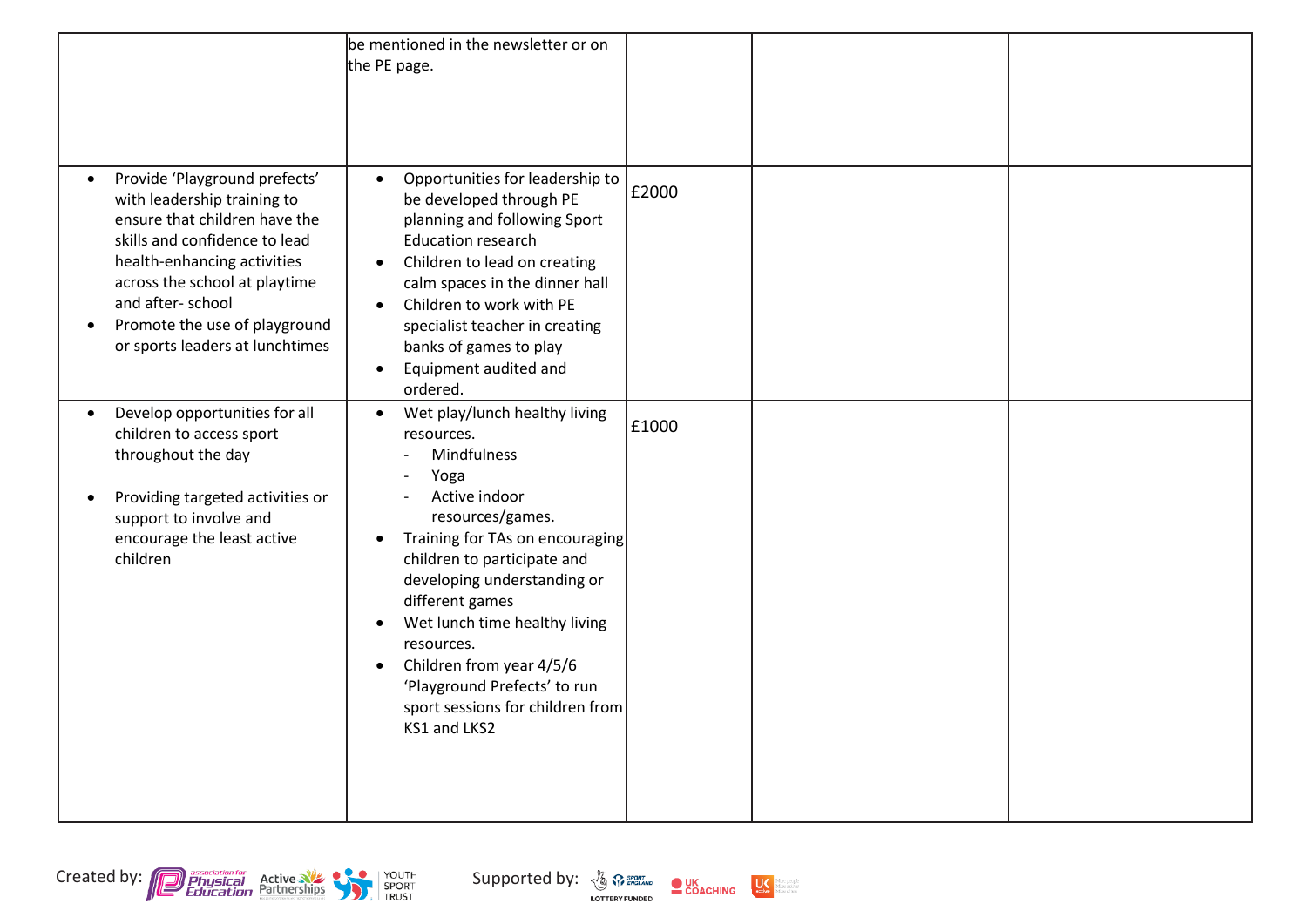|                                                                                                                                                                                                                                | Key indicator 3: Increased confidence, knowledge and skills of all staff in teaching PE and sport                                                                                                                                                                                                                                                                                                                                                                                                          |                       |                                                                                                   | Percentage of total allocation:             |
|--------------------------------------------------------------------------------------------------------------------------------------------------------------------------------------------------------------------------------|------------------------------------------------------------------------------------------------------------------------------------------------------------------------------------------------------------------------------------------------------------------------------------------------------------------------------------------------------------------------------------------------------------------------------------------------------------------------------------------------------------|-----------------------|---------------------------------------------------------------------------------------------------|---------------------------------------------|
|                                                                                                                                                                                                                                |                                                                                                                                                                                                                                                                                                                                                                                                                                                                                                            |                       |                                                                                                   | 15%                                         |
| Intent                                                                                                                                                                                                                         | Implementation                                                                                                                                                                                                                                                                                                                                                                                                                                                                                             |                       | Impact                                                                                            |                                             |
| Your school focus should be clear<br>what you want the pupils to know<br>and be able to do and about<br>what they need to learn and to<br>consolidate through practice:                                                        | Make sure your actions to<br>achieve are linked to your<br>intentions:                                                                                                                                                                                                                                                                                                                                                                                                                                     | Funding<br>allocated: | Evidence of impact: what do<br>pupils now know and what<br>can they now do? What has<br>changed?: | Sustainability and suggested<br>next steps: |
| Subscribe to Get Set 4 PE<br>$\bullet$<br>(This is an excellent resource and<br>provides staff with the detailed lessons<br>that encourage skill progression through<br>year groups. CPD opportunities for online<br>learning) | Staff meeting time allocated<br>to ensure all staff feel<br>confident and comfortable<br>with teaching the subject.                                                                                                                                                                                                                                                                                                                                                                                        | £1395                 |                                                                                                   |                                             |
| Deliver onsite training for all staff<br>$\bullet$<br>through: Inset days Staff<br>meetings NQT training session                                                                                                               | Roll out new teaching<br>$\bullet$<br>curriculum and ensure that<br>this has been embedded.<br>Planning to be monitored and<br>$\bullet$<br>reviewed.<br>Conduct PE observations and<br>$\bullet$<br>provide feedback.<br>Liase with consultant to<br>$\bullet$<br>deliver staff INSET on<br>planning sequence.<br>Staff to go on Gymnastics<br>$\bullet$<br>modelled lesson courses run<br>by GSSP and free through our<br>membership.<br>TA in-school training to allow<br>enhanced PE lesson provision. | £1500                 |                                                                                                   |                                             |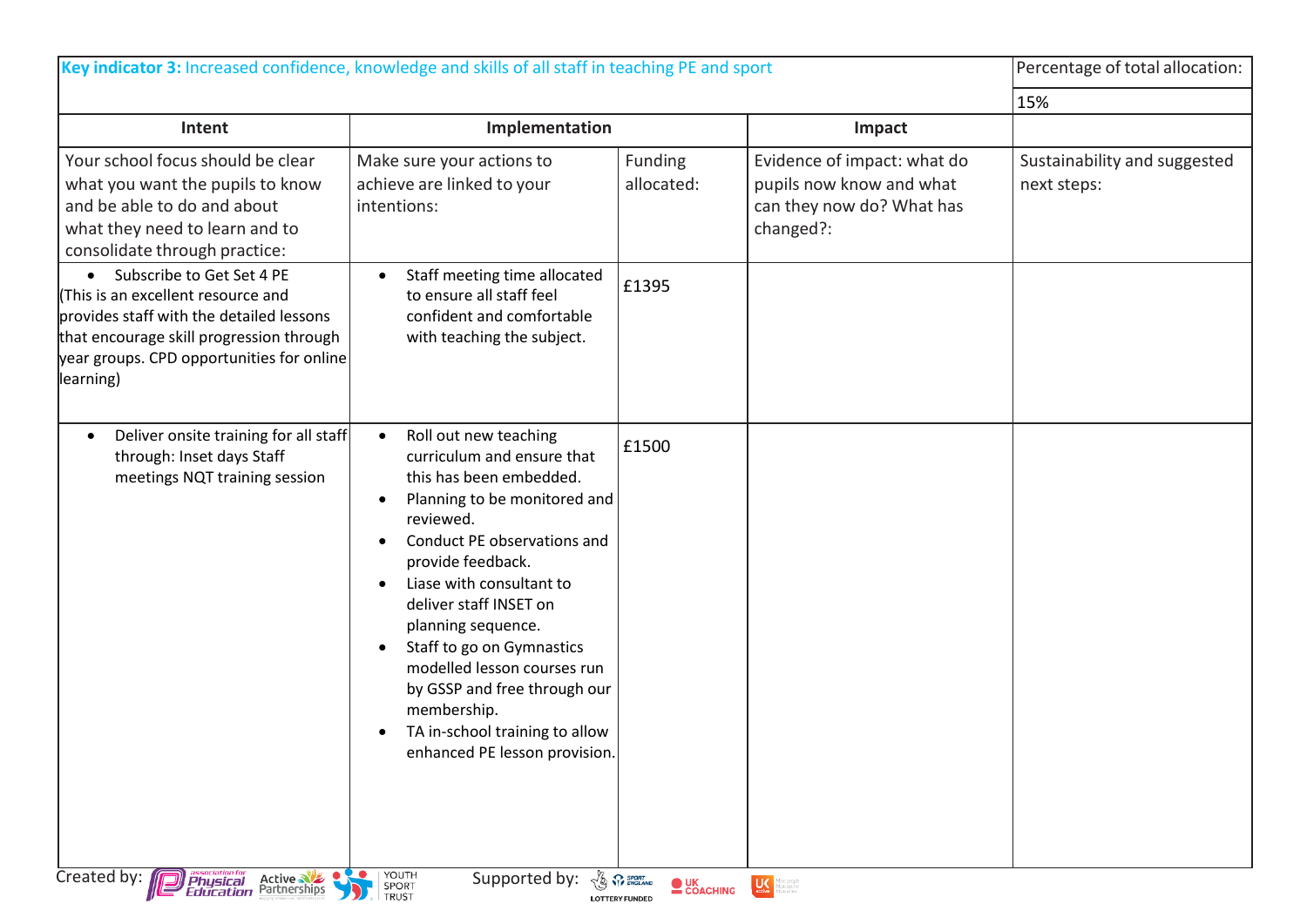| Key indicator 4: Broader experience of a range of sports and activities offered to all pupils                                                                           |                                                                                                                                                                                                                            |                         |                                                                                                   | Percentage of total allocation:             |
|-------------------------------------------------------------------------------------------------------------------------------------------------------------------------|----------------------------------------------------------------------------------------------------------------------------------------------------------------------------------------------------------------------------|-------------------------|---------------------------------------------------------------------------------------------------|---------------------------------------------|
|                                                                                                                                                                         |                                                                                                                                                                                                                            |                         |                                                                                                   | 4%                                          |
| Intent                                                                                                                                                                  | Implementation                                                                                                                                                                                                             |                         | Impact                                                                                            |                                             |
| Your school focus should be clear<br>what you want the pupils to know<br>and be able to do and about<br>what they need to learn and to<br>consolidate through practice: | Make sure your actions to<br>achieve are linked to your<br>intentions:                                                                                                                                                     | Funding<br>allocated:   | Evidence of impact: what do<br>pupils now know and what<br>can they now do? What has<br>changed?: | Sustainability and suggested<br>next steps: |
| Review PE Curriculum.<br>Add additional clubs                                                                                                                           | Encouraging active play<br>during break times and<br><b>lunchtimes</b><br>Astroturf maintenance Key<br>Stage 2 playground/football<br>cage<br>Additional clubs - yoga,<br>dance clubs, trials days and<br>taster sessions. | Cover release<br>time.  |                                                                                                   |                                             |
| Access to 'Athletes in Schools'<br>programme to ensure children<br>receive a<br>presentation/experience<br>working with an Olympic level<br>athlete.                    | Free<br>$\bullet$                                                                                                                                                                                                          | Cover release<br>ltime. |                                                                                                   |                                             |